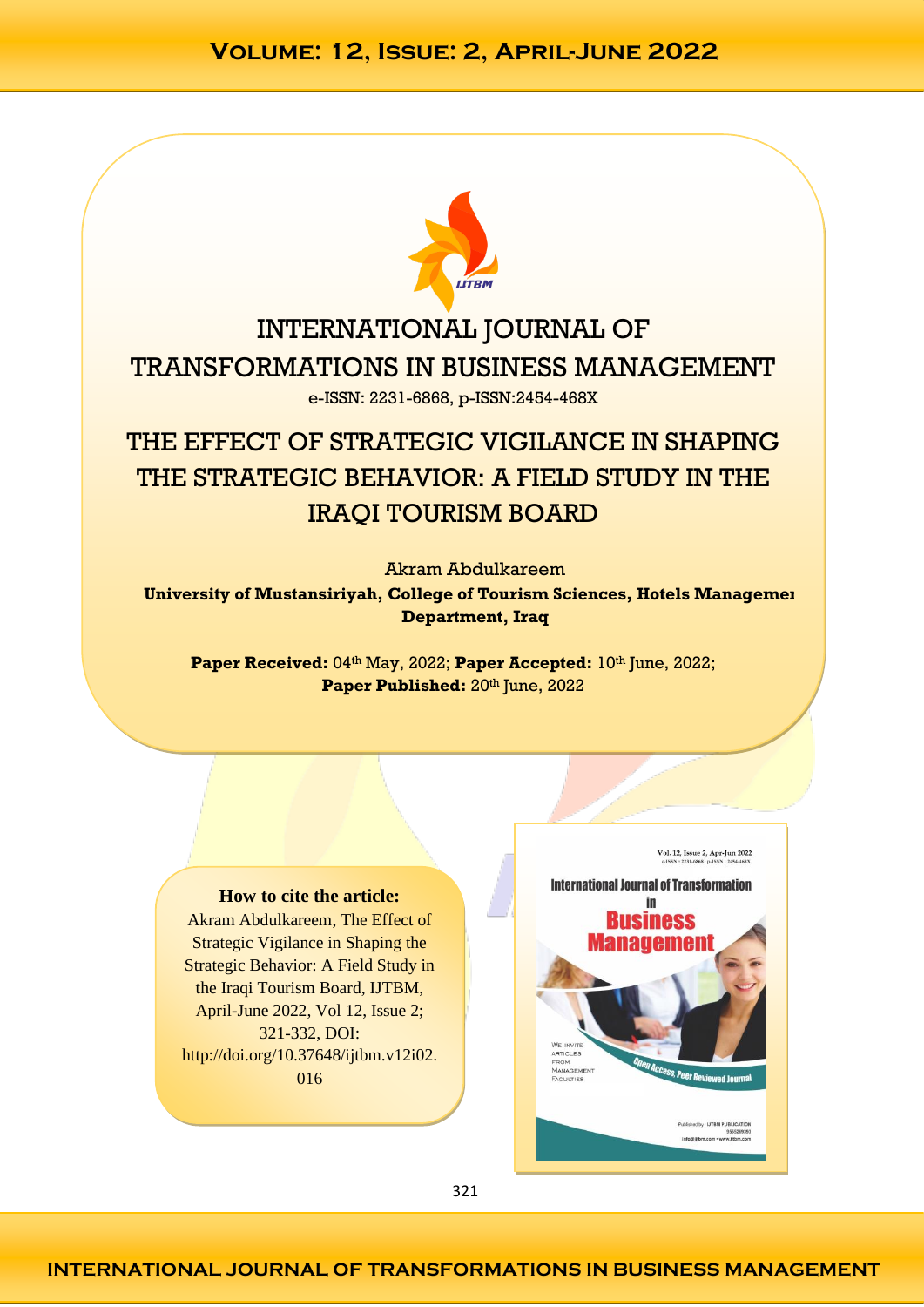#### **ABSTRACT**

 The current research aims to know the degree of interest of the management of the General Authority for Tourism in information related to strategic vigilance and how to obtain and analyze it to take the required decisions as quickly as possible and in a timely manner. In its adoption of information systems and environmental sensing mechanisms that ensure the establishment of a state of strategic vigilance in the minds of those administrations, which is the complex problem that the research tries to dismantle to reach the most important causes and influencing factors, which stems mainly from the case of intellectual and theoretical treatment to establish a theoretical foundation for both dimensions, strategic vigilance and strategic behavior. The research sample included (91) observations from the administrations operating in the Iraqi Tourism Authority, and one of the most prominent conclusions is that the commission is still far from technical developments at the tourism and administrative level, and there is a regression from the adoption of modern technological means and outputs in the joints of the general performance in the commission, as there are still many Business is managed by means of transportation One of the most important recommendations is the need for the administration to spread the culture of adopting digital programs and modern technical outputs and support them financially through various tools and supplies, and then monitor the daily general performance to determine the extent of their application of that culture.

**Keywords:** *strategic vigilance, Shaping the Strategic Behavior, the General Tourism Organization.*

#### **THE FIRST TOPIC - METHODOLOGY**

#### **First - The Problem:**

The research problem crystallizes in a state of confusion and a loss of methodological frameworks in the strategic behavior of many of the departments of the body in question, which results from a disruption in their adoption of information systems and environmental sensing mechanisms that ensure the establishment of a state of strategic vigilance in the minds of those departments, which is the complex problem that the research is trying to dismantle to reach The most important causes and influencing factors, which stem mainly from the case of intellectual and theoretical

treatment to establish a theoretical rooting for each of the two dimensions (strategic vigilance and strategic behavior) to be tested and its dimensions determined in the practical environment of research.

#### **Second - Importance:**

The importance of the research is highlighted through the following points:

1- The importance of the research appears in its attempt to enlighten the working departments in the authority and the employees that their work map and procedures need constant attention and vigilance because it is related to the overall responsibility for one of the most important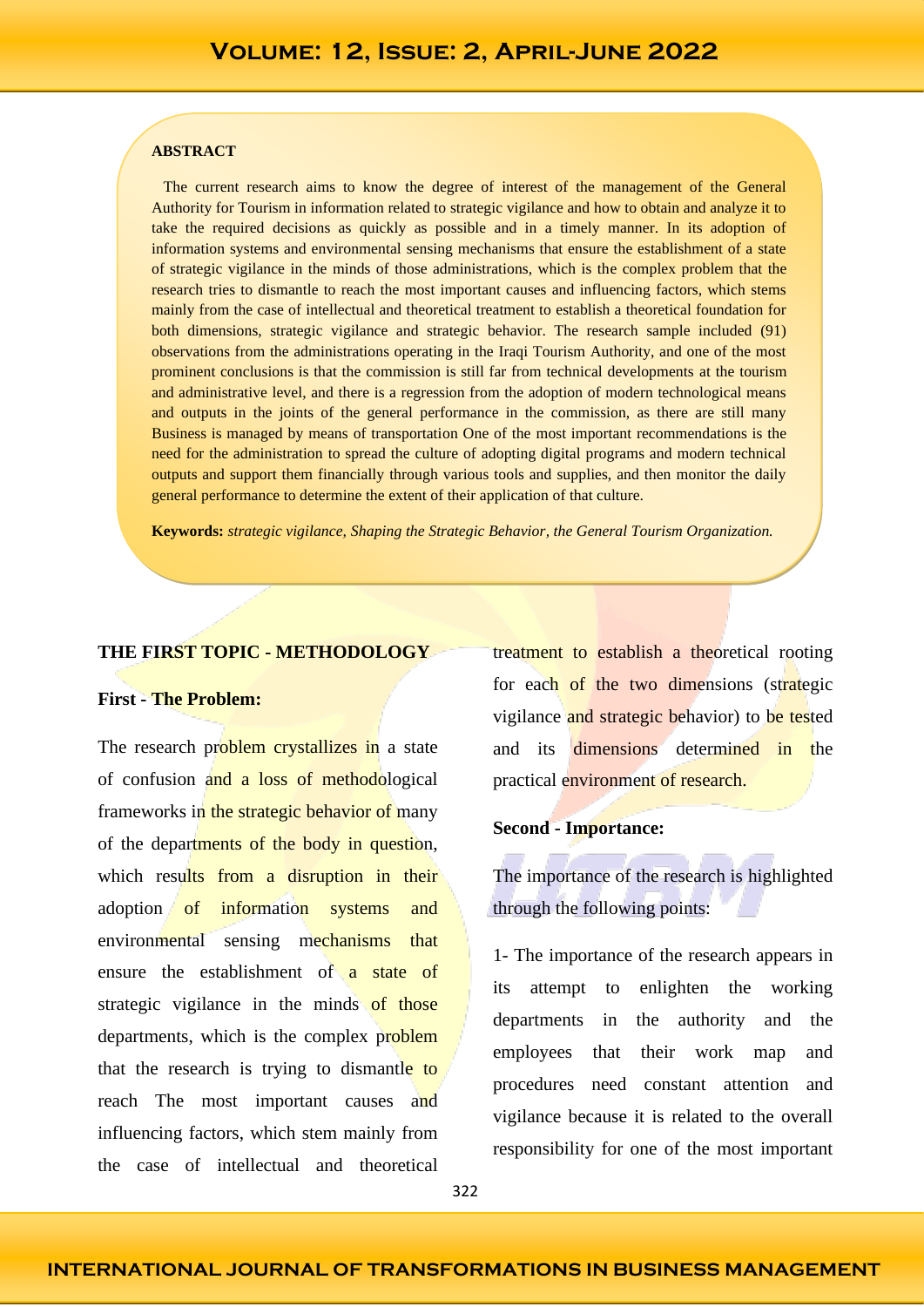sectors on the economic and social level of the country and the possibility of being exposed to many and varied sudden events if not taken into account, its result will lead to Problems reflected in the overall picture of the tourism performance of the different organizations.

2- The importance of the research in considering the strategic behavior variable as a function of the ability of the authority's departments to deal with the tourism reality in multiple and innovative ways, as the authority seeks through it to shift from responding to environmental influences (which may be delayed) to being proactive in building a distinct tourism renaissance.

3- The importance of the research increases by considering it deals with the most prominent institution that bears the responsibility of leading the tourism work, its organizations and individuals in a sound manner that puts it within the governmental priorities and raises the standards of general performance in it to reach distinct levels comparable to the standards of work in neighboring countries at least.

#### **Third - Objectives:**

The current research seeks to achieve the following objectives: -

1- Determine the degree of interest of the management of the General Authority for Tourism in information related to strategic vigilance and how to obtain and analyze it to take the required decisions as quickly as possible and at the appropriate time.

2- Diagnosing the most important values, beliefs and strategic behaviors prevalent in the work of the authority's leaders to serve the sector and the beneficiaries of the authority's services.

3- Knowing the marketing orientation or philosophy adopted by the management and its suitability to the company's financial and human capabilities and its current environmental conditions under the reality of strategic vigilance and the prevailing marketing culture in the minds and ideas of that management.

4- Presenting a set of recommendations accompanied by executive mechanisms to the departments operating in the Commission, through which they can establish a practical and strategically vigilant approach that is translated into distinct strategic behaviors in accordance with modern tourism standards.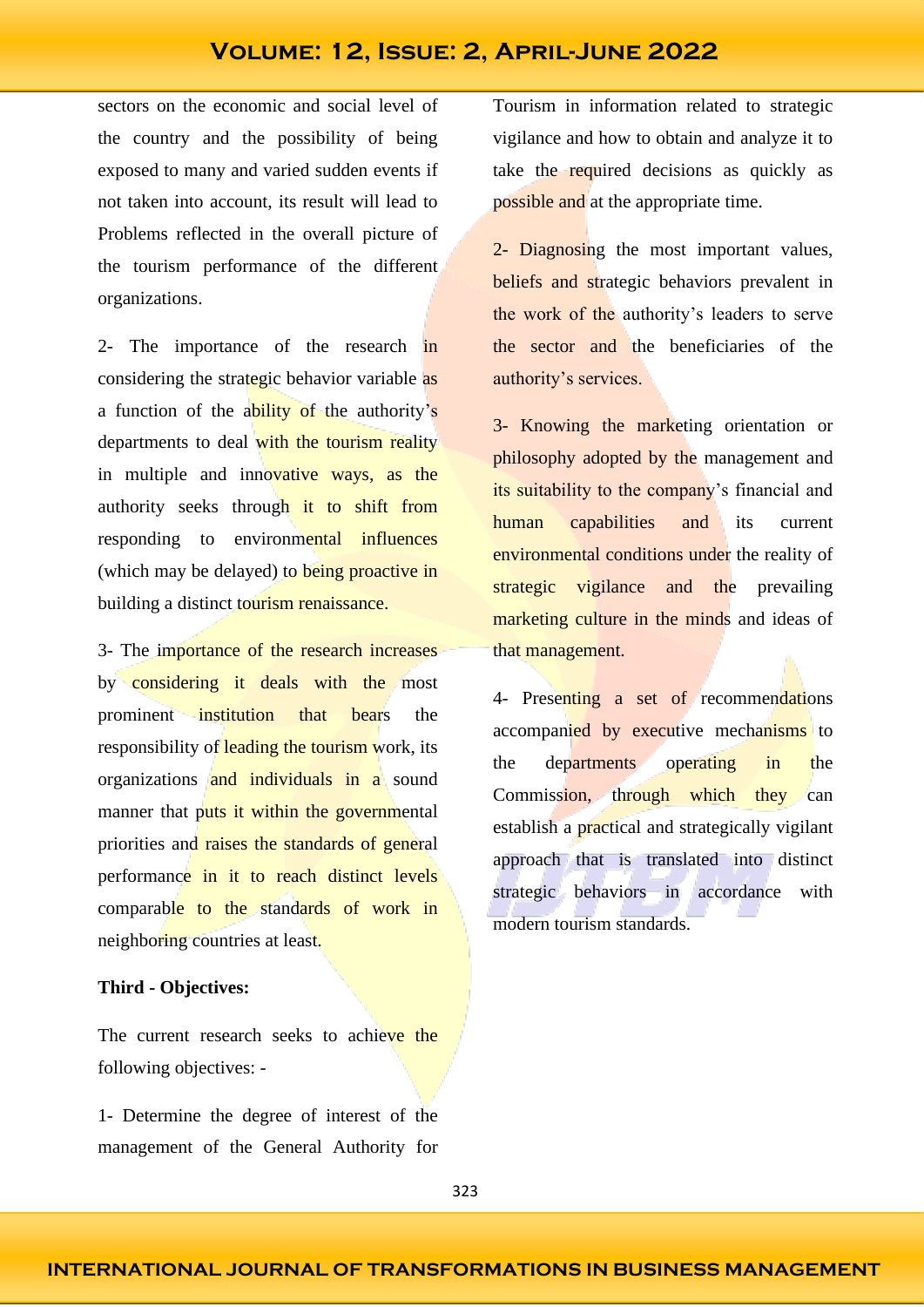#### **Fourth- The Hypothesis of The Research:**





### **THE SECOND TOPIC - THEORETICAL STUDY**

# **First - Strategic Vigilance: Strategic Vigilance**

1- Concept: The emergence of strategic vigilance was the result of research in strategic management that focuses on realistic and proactive information that organizations obtain from their surrounding environment, and defined (Ghellab and Malika, 2012: 158) as (the process of transforming information acquired in the context of monitoring the environment from In order to discover and collect the most accurate weak signals related to threats and opportunities as soon as possible) strategic vigilance can be defined procedurally as (a

system that helps tourism and hotel administrations by supporting various decision-making by monitoring and analyzing the scientific, technical and technological environment and current and future economic influences, and focuses on information that has a strategic character Or important decisions, as the information acquired in the context of monitoring the tourism and economic environment in general is transferred in order to discover and collect the most accurate weak signals related to threats and opportunities as quickly as possible.

2- Dimensions: As a result of the interest of many researchers in the subject of strategic vigilance and its dimensions and types, many classifications have emerged. In this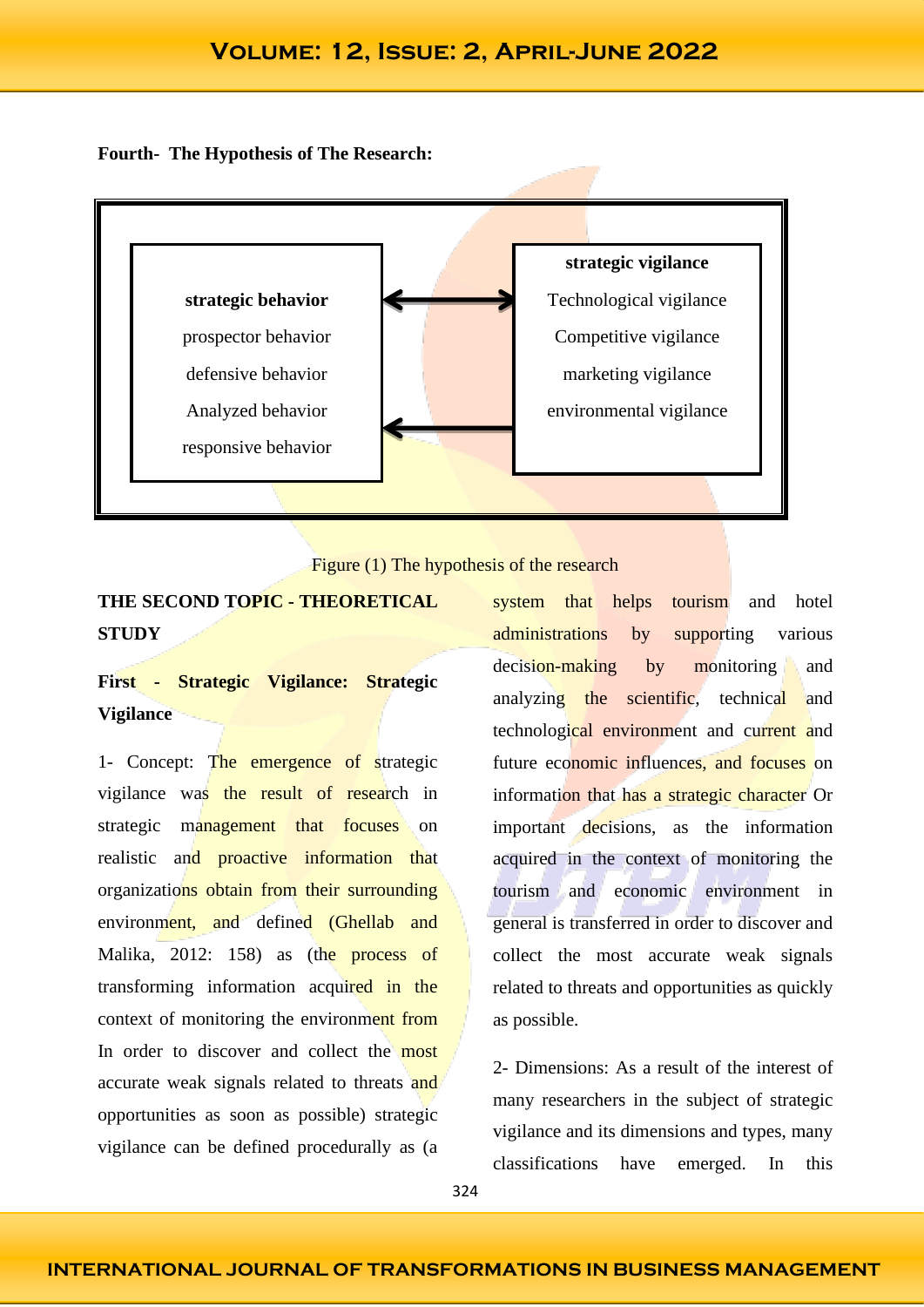research, the dimensions shown below will be adopted and in line with the nature of the work of the General Authority for Tourism in question, as follows: (Karumi and Omar, 2010: 140)

A- Technological vigilance: It refers to the organization's monitoring and analysis of the scientific and technological environment in order to identify opportunities and threats.

b- Competitive vigilance: It is the activity through which the organization learns about its current and potential competitors, and it is also concerned with the environment in which the competing organization develops, and this is by collecting information from industry analysis and competition analysis, then analyzing and extracting the results to be used in making appropriate decisions.

C- Marketing vigilance: It is the process of searching, processing and distributing information related to the organization's markets, which is concerned with following up on market development, consumer behavior, and the introduction of new products and other elements. Threats that affect its sustainability and aim to guide management decisions in order to improve performance.

D- Environmental vigilance: This type of vigilance concerns the remaining elements in the environment of the organization that were not taken into account by the previous

types. It is also known as comprehensive vigilance, which is concerned with monitoring the economic, political, legal, demographic and cultural developments that affect one way or another the activity of the organization.

#### **Second - Strategic Behavior**

1- The concept: in this part, the researcher tried to identify the most important definitions that dealt with this concept by the number of researchers. Features of the concept of singular strategic behavior as one of the intellectual frameworks within the field of strategic management that is always renewed, and defined (Bernheim, 2014:3) as (the form of the administrative system expressed in a pattern of coordinating the efforts of all members of the organization through a clear vision and the translation of the organization's message and strategic goals set into reality Practical action to achieve the organization's response and adaptation to its environment, which leads to putting the organization on the right track to achieve its strategic goals.

The researcher believes that strategic behavior can be defined as

The comprehensive system of all forms and levels of decisions and programs that direct the pattern of administrative performance of the hotel and tourism organization and which determines the mechanisms that can be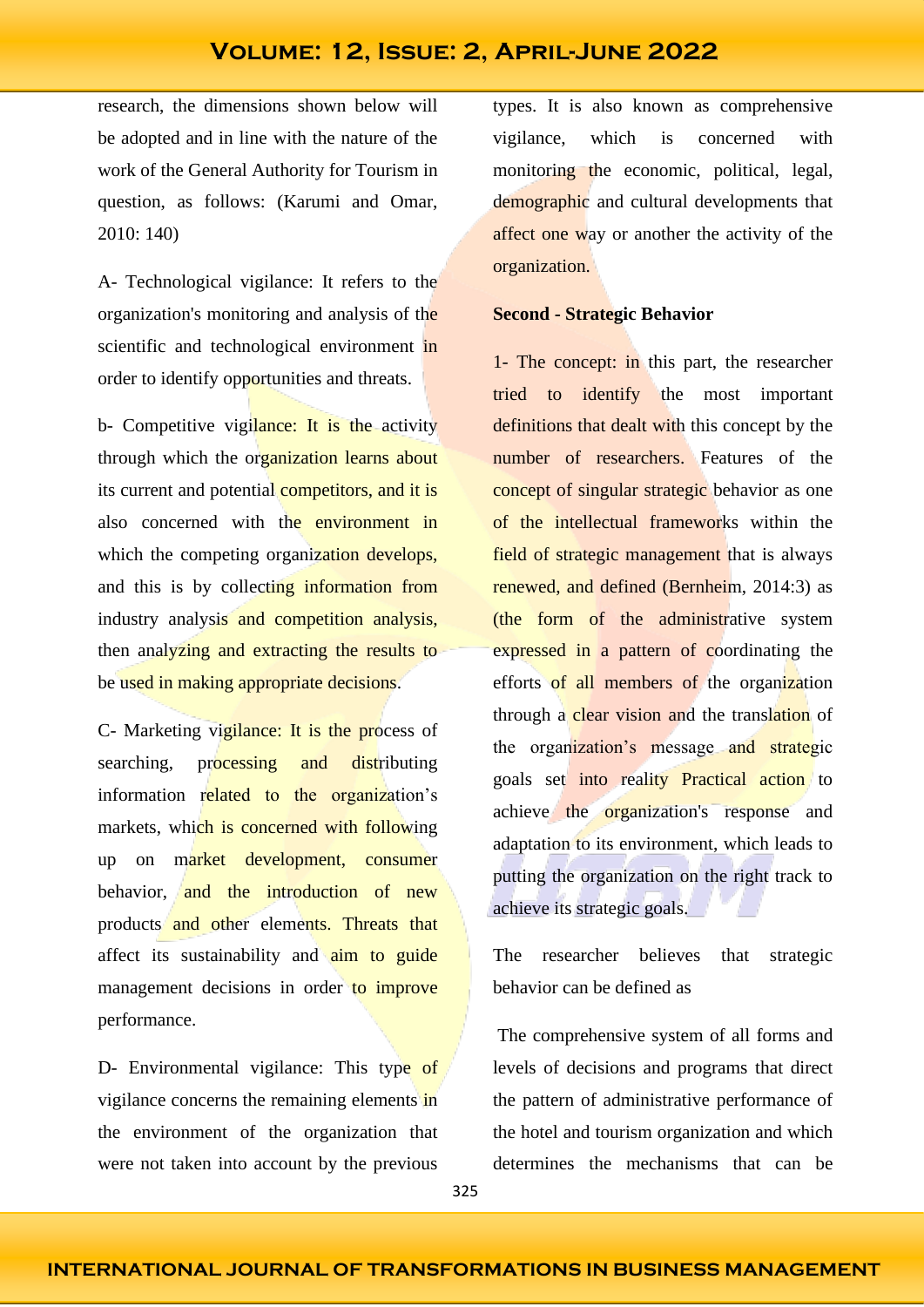adopted by the tourism organization in order to influence the environment of the competitive mission that it serves in a manner that ensures a state of interaction with the nature of that environment and providing the best for its beneficiaries )

2- Dimensions: Through the researcher's review of many classifications of strategic behavior, it was found that there are many of those classifications. The classification of (Bejai, 2022: 60) was adopted as the closest to the environment of our current research, in which the dimensions were defined as follows:

A- Defending behavior: It is represented in organizations that take a conservative approach in competitive processes and strive to make competitive efforts in areas of price and quality instead of investing heavily in developing new **products**, that is, they often focus on specialized markets and interest in improving the efficiency of their existing operations.

b- Prospecting behavior: It is the pursuit of continuous searches for market opportunities, and the experience of possible responses to changes in the environment. Organizations in this behavior are often pioneers in developing new products, being structured in a manner consistent with this trend, and therefore they need a high level of decentralization.

C- Analyzed behavior: It is defined as (a strategic mixture of the two types of defensive and prospective behavior, as it includes elements of all strategic behaviors of defenders and prospectors. Managers who adopt this type of behavior are constantly scanning the environment to obtain new ideas, and adopt those ideas that are promising in the future and they are trying to explore new market opportunities and at the same time they are keen to find a stable base of current products and current customers) (Bjai, 2020: 65)

D- Responsive behavior: It is represented in the administration that is characterized by its lack of any fixed forward-looking strategy.

Through the types and classifications of the nature of the strategic behavior, it becomes clear that the aforementioned types appear clearly and clearly in the tourism work environment, as it is one of the most dynamic and changing sectors. Therefore, the strategic behavior appears clearly with the market movement and the change in the general curve in performance. Now the organizations operating in the Iraqi tourism sector In particular, it often tends towards responsive behavior that deals with the reality of changes and environmental pressures, due to the industry's lack of many elements of stability and institutionalization, in addition to the fact that most of the leading organizations in the market are either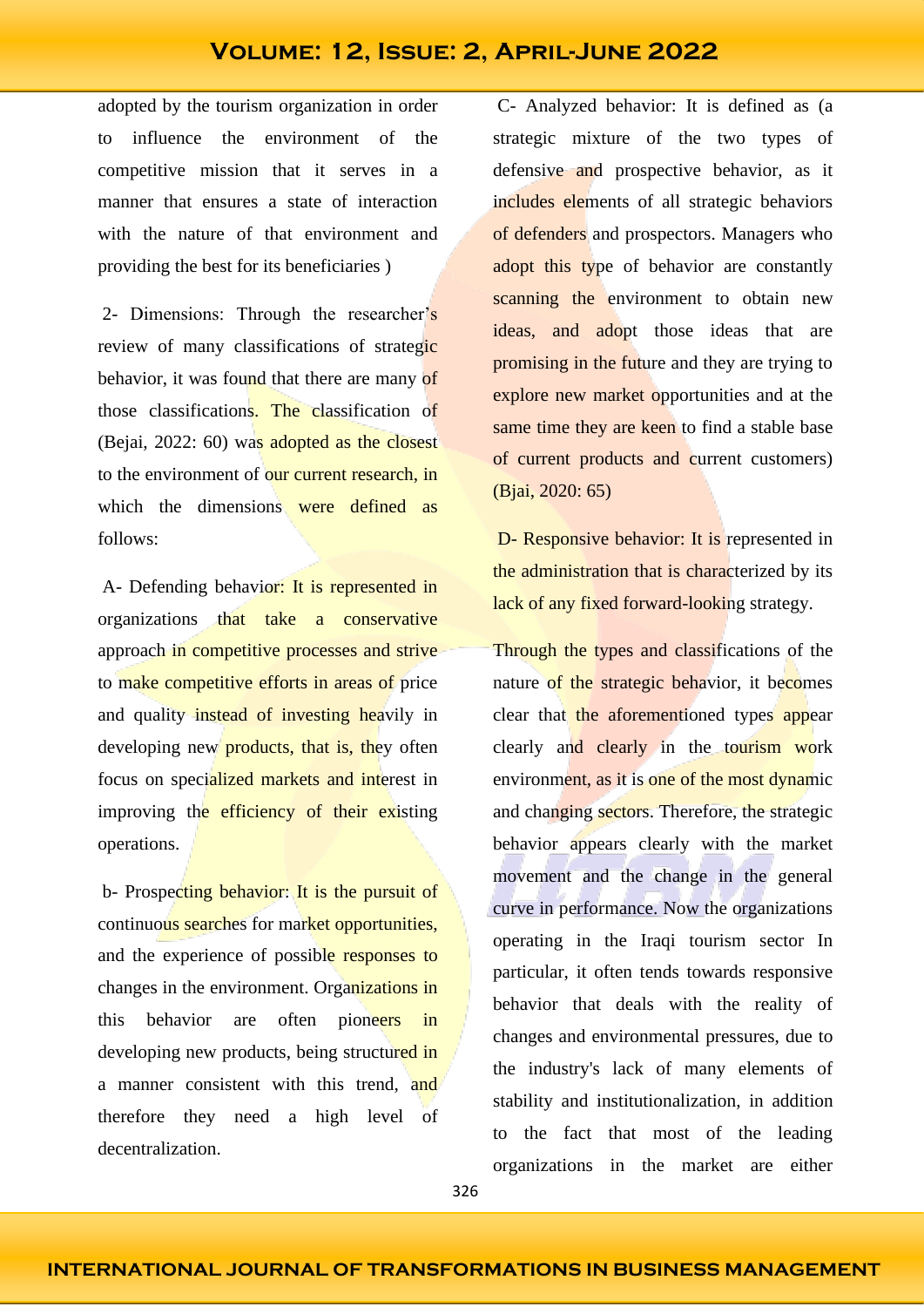affiliated with the government sector and its policies, or they revolve in this orbit due to weak capabilities. Therefore, the tourism and hotel sector is sensitive It is very affected by the many economic and security crises that afflicted Iraq in the past years, which means that it always adopts responsive behavior that shows strategies as a reflection of the reality of environmental influences.

## **THE THIRD TOPIC - THE FIELD STUDY**

**First - Description and diagnosis of study variables:** This part of the third topic deals with the presentation, analysis and interpretation of the results of the study variables, according to the answers of the research sample as follows.

The value of the weighted arithmetic mean for the independent variable represented by strategic vigilance reached 3.91, which is greater than the value of the hypothetical mean, which represents the boundary between agreement and disagreement, which is 3 to indicate that the level of importance of the sample's answers to the paragraphs of the independent variable moved towards agreement, as the value of the standard deviation reached 0.71, which indicates the presence of a slight dispersion in the sample's answers regarding the paragraphs of this independent variable, and the relative importance of the strategic vigilance

management variable recorded an agreement rate of 78.29%, which confirms the agreement of most of the study sample members on the paragraphs of the independent variable, and it is clear that the direction of the General Authority for Tourism depends A number of vigilant practices and that in their initial form through the application of practices represented in the relationship with a number of official and semi-official bodies and civil society organizations regarding changes that may occur to the environment in its general form and tourism, including in particular at the local, global and regional levels, as happened in the Corona pandemic crisis and witnessed from Extension of relations with a number of institutions to know the consequences of the pandemic over successive periods.

The levels of importance of secondary variables within strategic vigilance were distributed among the highest response level achieved by the dimension (environmental vigilance) among all secondary variables within the independent variable with a weighted arithmetic mean whose value was (4.048) and with a standard deviation of 0.71, and relative importance constituted (80.97%), which makes it likely that most agree The study sample members are based on the paragraphs of this secondary variable, documenting the direction of the directors in the authority in a large way towards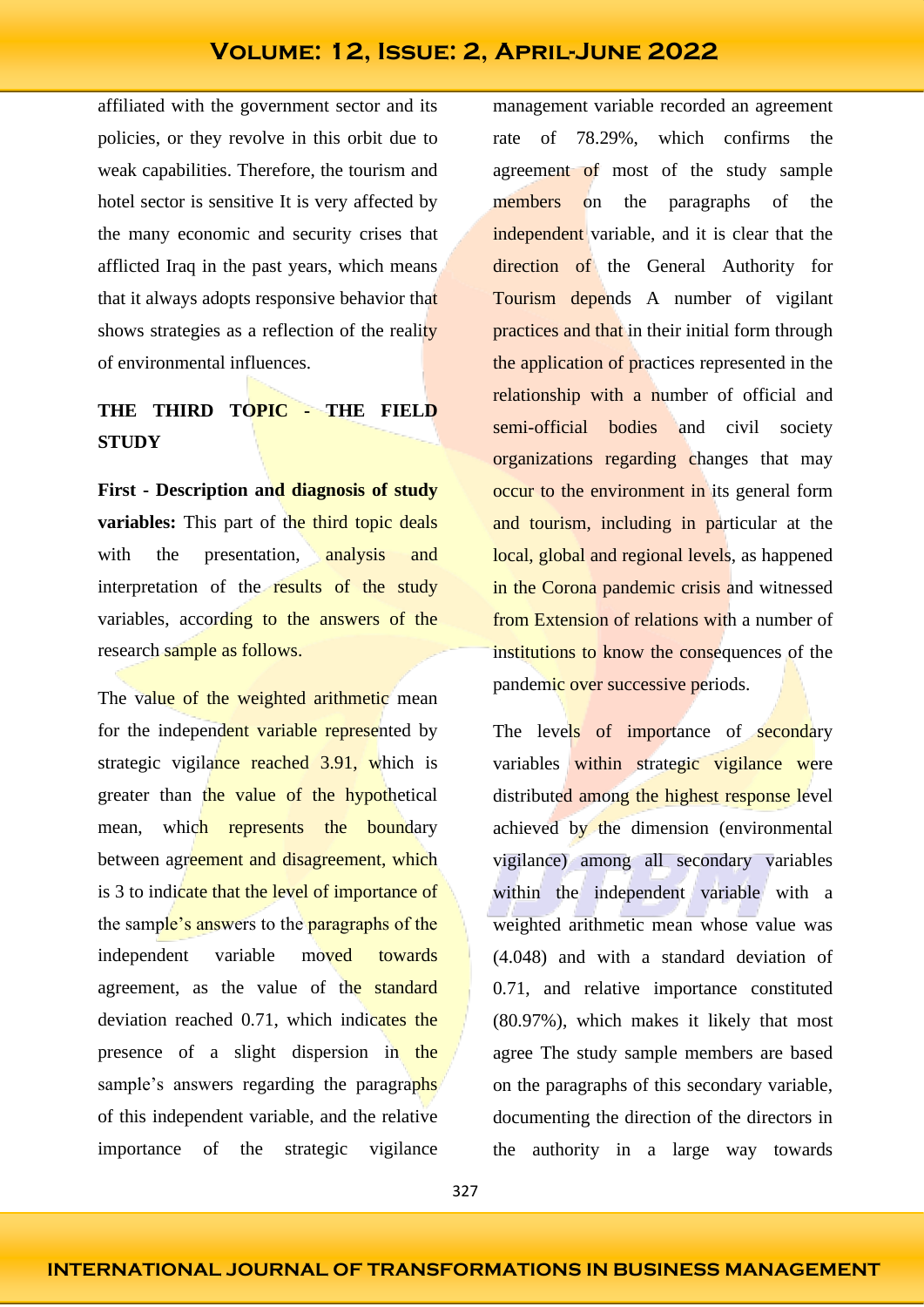understanding the environmental variables in general and determining what they bear of political and economic influences, considering that the tourism sector is the most sensitive sector towards all those influences and with a different spirit, while the dimension (technological vigilance) came in order The latter is within the dimensions of the variable as a whole, as the weighted arithmetic mean value for this secondary variable was 3.75 and the standard deviation was 0.69, with a relative importance of 75.12% to confirm that the agreement of most of the study sample members on the existence of a somewhat acceptable level in the dependence of managers in the General Authority for Tourism to follow up on technical variables The innovations and developments of digital formats and programs related to tourism work and the work of the Commission.

2-Analyzing the level of importance of the response of the study sample to the dependent variable strategic behavior, The weighted arithmetic mean value of the strategic behavior variable reached 3.78, which is greater than the hypothetical mean value, which represents the **boundary** between agreement and disagreement, which is 3, to establish that the level of importance of the sample's answers to the dependent variable tended towards agreement, with a standard deviation of 0.72, which indicates

the presence of Slight dispersion in the sample's answers regarding the paragraphs of this variable, and the relative importance of the sustainable behavior variable was recorded (75.66%), which shows the agreement of most of the study sample members on the paragraphs of the dependent variable, and from it it appears that the General Authority for Tourism is moving towards consolidating the concept and application of general indicators for a specific type of strategic behavior By types (prospecting behavior, defensive behavior, analyzed behavior, responsive behavior) but in varying proportions.

The levels of importance of the secondary variables within the strategic behavior were distributed among the highest level of answer achieved by the variable (analyzed behavior) among all the secondary variables within the dependent variable and with a weighted arithmetic mean whose value reached 3.88 and the lowest standard deviation reached 0.70, and the relative importance reached 77.70% to suggest that most agreement The study sample members are based on the paragraphs of this secondary variable, documenting the behavior of managers working in a mechanism in which everyone surveys the environment in a way that adopts the analysis of general indicators of readiness in a way that is complete, while Table 7 highlighted that the responsive behavior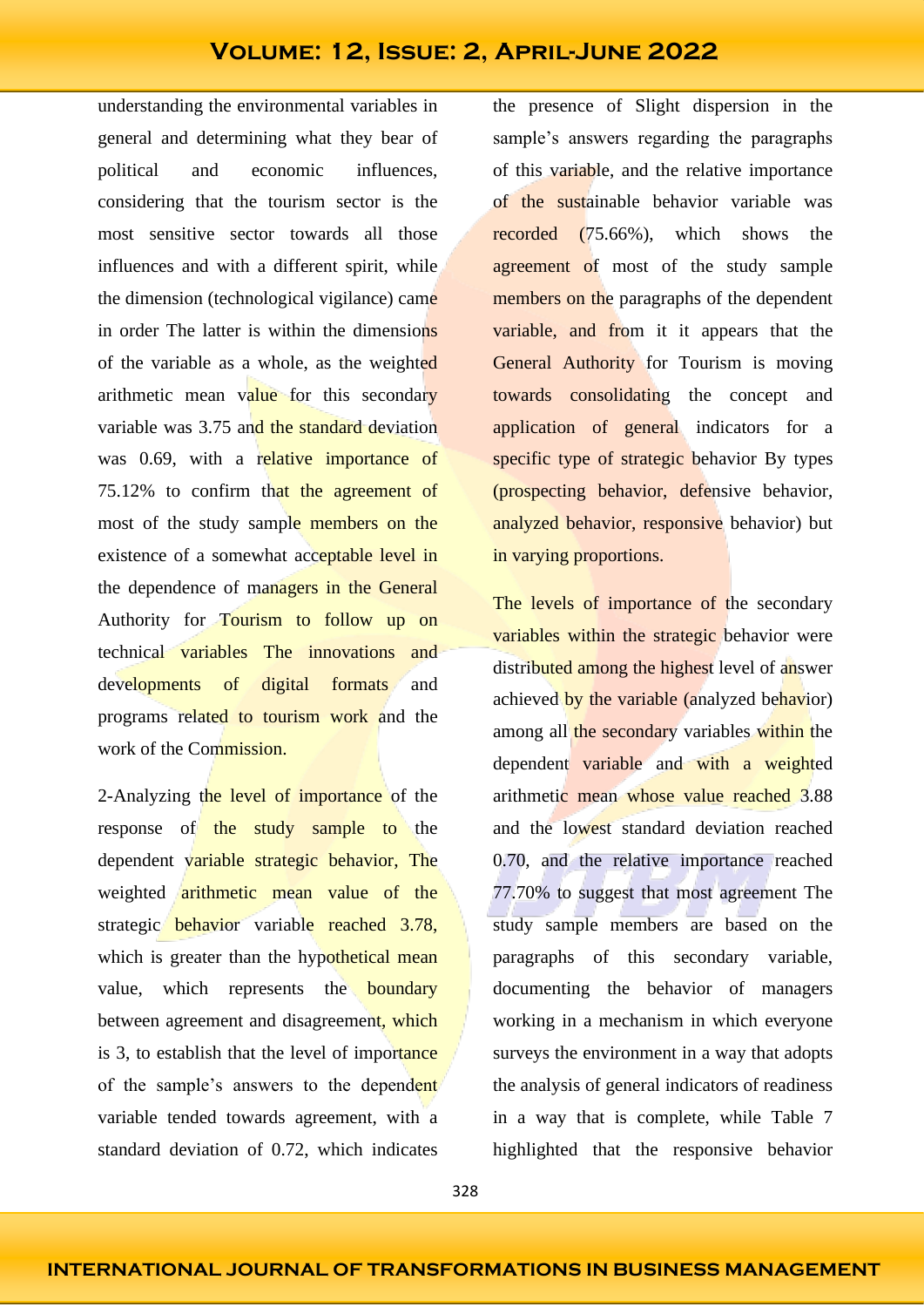achieved the lowest level of response among the secondary variables within the strategic behavior variable, as The weighted arithmetic mean value was 3.69 and the standard deviation was 0.76, and its relative importance reached 73.92% to confirm that most of the study sample members agreed on the existence of an acceptable level of responsive behavior that characterizes the performance of managers in the body in question.

## **Second- testing the hypotheses of association:**

This part includes the use of the (Z-TEST) test because the sample size is more than thirty, in order to test the hypotheses of the association between the independent variable (strategic vigilance) and (certified strategic behavior), as follows:

The results indicated the acceptance of the first main hypothesis, which states (1- The first main hypothesis: there is a significant correlation between strategic vigilance and the form of strategic behavior adopted in the Iraqi Tourism Authority) with a confidence of 95%, as the calculated Z value reached 6.123, which is significant, Because it is greater than the tabular value of  $1.96$  at a significant level of 0.05, while the value of the simple correlation coefficient between strategic vigilance and strategic behavior was 0.784, and this confirms the existence of a

strong direct relationship between the independent variable represented by strategic vigilance and the dependent variable expressed in strategic behavior, according to the views of the sample. Selected by the **General Authority for Tourism** 

The results also showed the acceptance of all four sub-hypotheses, bringing the number of accepted correlation hypotheses five out of five, bringing the percentage of the accepted hypotheses to 10%.

### **Third- Testing the hypotheses of the effect between the study variables**

This part aims to answer the test of the study's impact hypotheses by using some statistical methods represented by simple linear regression to measure the effect of the independent variable on the dependent variable, as the simple linear regression coefficient is used as shown below:

1- The effect of managing strategic vigilance with its four dimensions on strategic behavior:

It is clear from the results below that strategic vigilance achieved a significant effect on strategic behavior, which means accepting the second main hypothesis which states (2- The second main hypothesis: there is a significant influence relationship of strategic vigilance in shaping the strategic behavior adopted in the Iraqi Tourism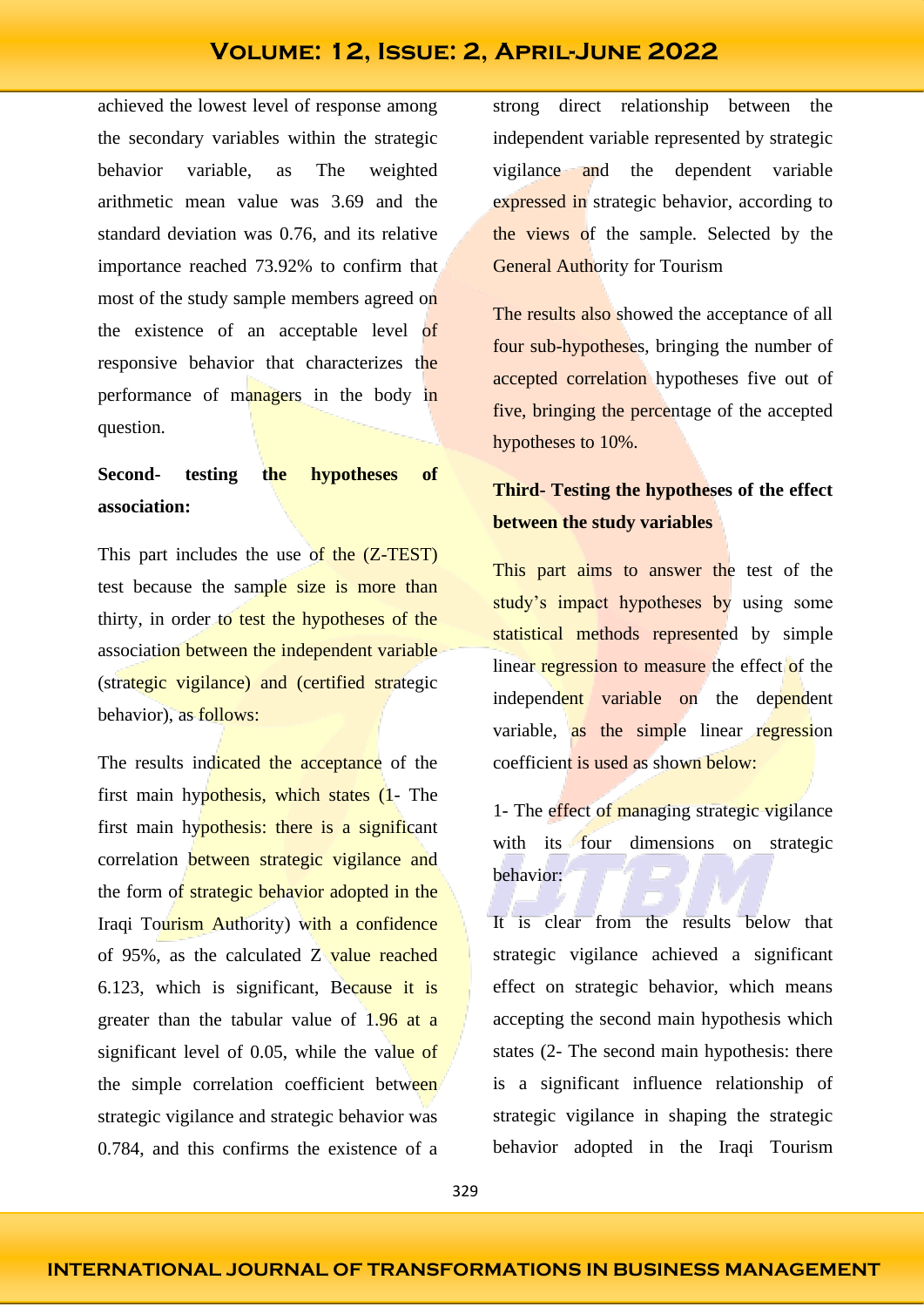Authority), and it reached The calculated Fvalue of strategic vigilance (88.947) is significant because it is greater than the tabular F value of 4.001 at a significant level of 0.05 with a confidence ratio of 0.95, while the value of the coefficient of determination  $R<sup>2</sup>$  reached 0.597, which indicates that the independent variable represented by strategic vigilance with its sub-dimensions It explains 59.7% of the change in strategic behavior and the rest is due to other factors that did not appear in the model. As for the value of the B coefficient, which **amounted to 0.786, it** indicates that the change in strategic vigilance by one unit leads to a change in strategic behavior by 0.786, while The value of the fixed limit  $\alpha$  was 1.07, which means that the strategic behavior has a presence of 1.07 even if the strategic alertness is zero.

The results also showed that the subhypotheses emanating from the second main hypothesis were accepted with a percentage of 100%.

2- Distribution of the impact of subdimensions within the management of strategic vigilance on strategic behavior

By reviewing the results of analyzing the influence relationships between strategic vigilance management with its dimensions, it becomes clear to us that the second main hypothesis and all the four sub-hypotheses emanating from it have been accepted. To

achieve the influence relationships between the variables of the study, which means the consistency of these results with the results of the simple correlation coefficient, which indicated the existence of a correlation relationship between the independent variable strategic vigilance management in its dimensions and the dependent variable strategic behavior, as it becomes clear to us that the environmental vigilance dimension achieved the highest percentage of influence in strategic behavior among all The other dimensions within the strategic vigilance variable (58%), then came after technological vigilance, with an impact rate of 51%, then after marketing vigilance, with an impact rate on strategic behavior of 32%, while the competitive vigilance dimension recorded the lowest impact on strategic behavior, at 28%.

| THE                    | <b>FOURTH</b> | <b>TOPIC</b> |            |
|------------------------|---------------|--------------|------------|
| <b>CONCLUSIONS,</b>    |               |              |            |
| <b>RECOMMENDATIONS</b> |               |              | <b>AND</b> |
| <b>SUGGESTIONS</b>     |               |              |            |

# **First, The Conclusions**

1- The departments operating in the General Authority for Tourism monitor and follow up on circumstantial events through what they receive from environmental information with weak signals and work to assess their dangers and confront them with all awareness and attention. The external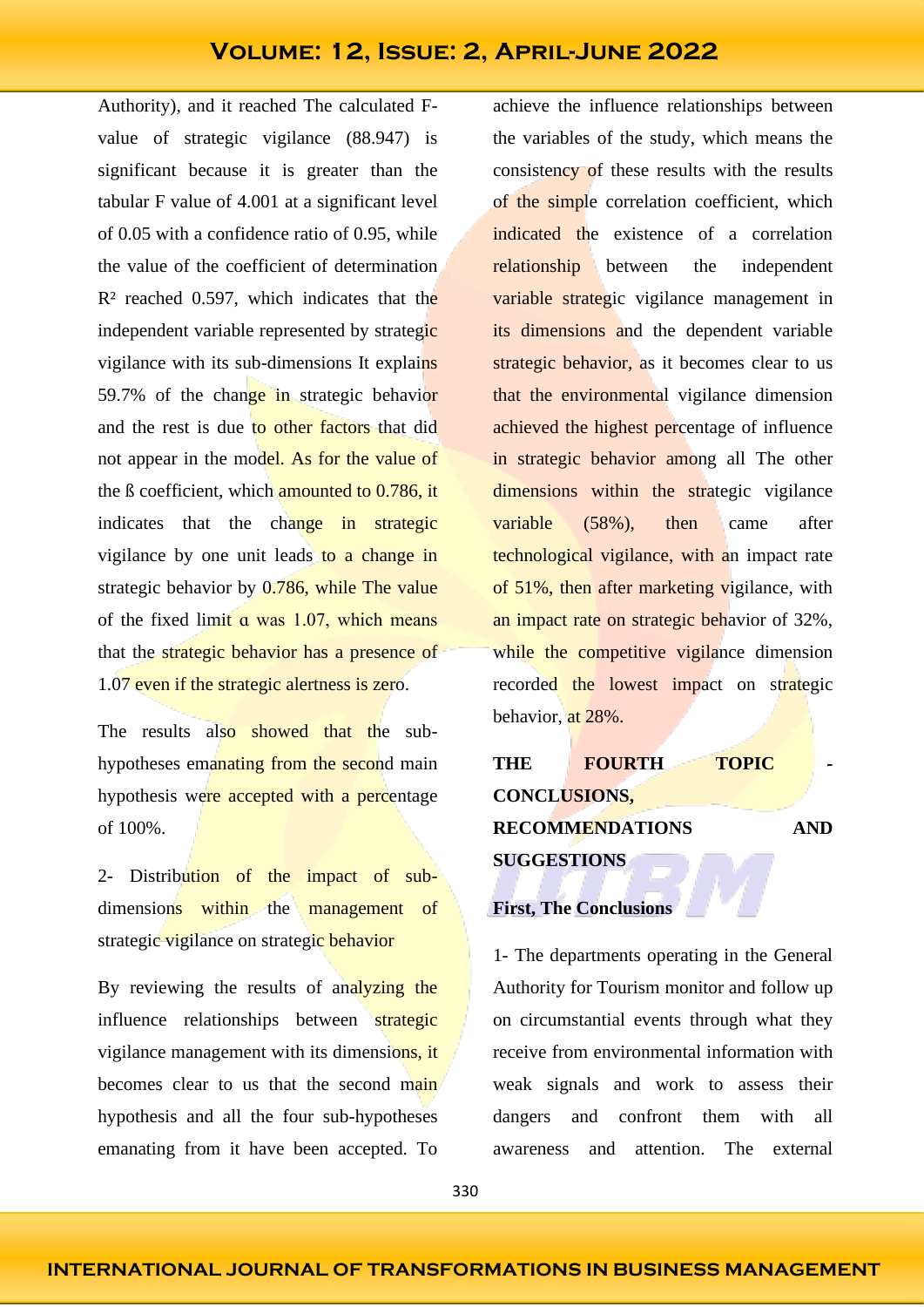environment and its weakness in order to ensure an effective presence for the authority in the arena of legitimate competition and to achieve discrimination at the tourism level.

2- The authority is still far from technical developments at the tourism and administrative level, and there is a regression from adopting modern technological means and outputs in the joints of the general performance of the **authority**, as many businesses are still managed by traditional means.

3- The administrations working in the authority, through deepening the understanding of what the strategic behaviors are, can determine the shape of the future of the hotel organization as the function directing performance in the short and long term and an indicator of the capabilities of discovering opportunities and opening new markets and other activities and procedures.

4- Through the results of the field study, there is a correlation and influence relationship between strategic vigilance and strategic behavior.

#### **Second - Recommendations:**

1- The authority must use a modern information system with advanced technologies capable of collecting data related to customers and constantly updating it to support decision makers with

information that enhances their state of vigilance, caution and attention and interprets weak signals from the environment at all times and with high accuracy.

2- The need for the administration to spread the culture of adopting digital programs and modern technical outputs and support them financially through various tools and supplies, and then monitor the daily general performance to determine the extent of their application of that culture.

3- It is imperative for the responsible authorities in the authority to link the strategic behavior with the organizational performance standards that the organization's management should think of when establishing its goals and objectives represented in profitability, efficiency, cost reduction, growth, maximizing owners' wealth, market leadership (market share), and technology leadership. creativity), and survival.

4- Striving and vigorously towards building and implementing training programs to prepare a tourist cadre capable of absorbing the concepts and mechanisms of strategic behavior at work in the sector, as well as a real understanding of the marketing programs that can make a real leap in the reality of Iraqi tourism work.